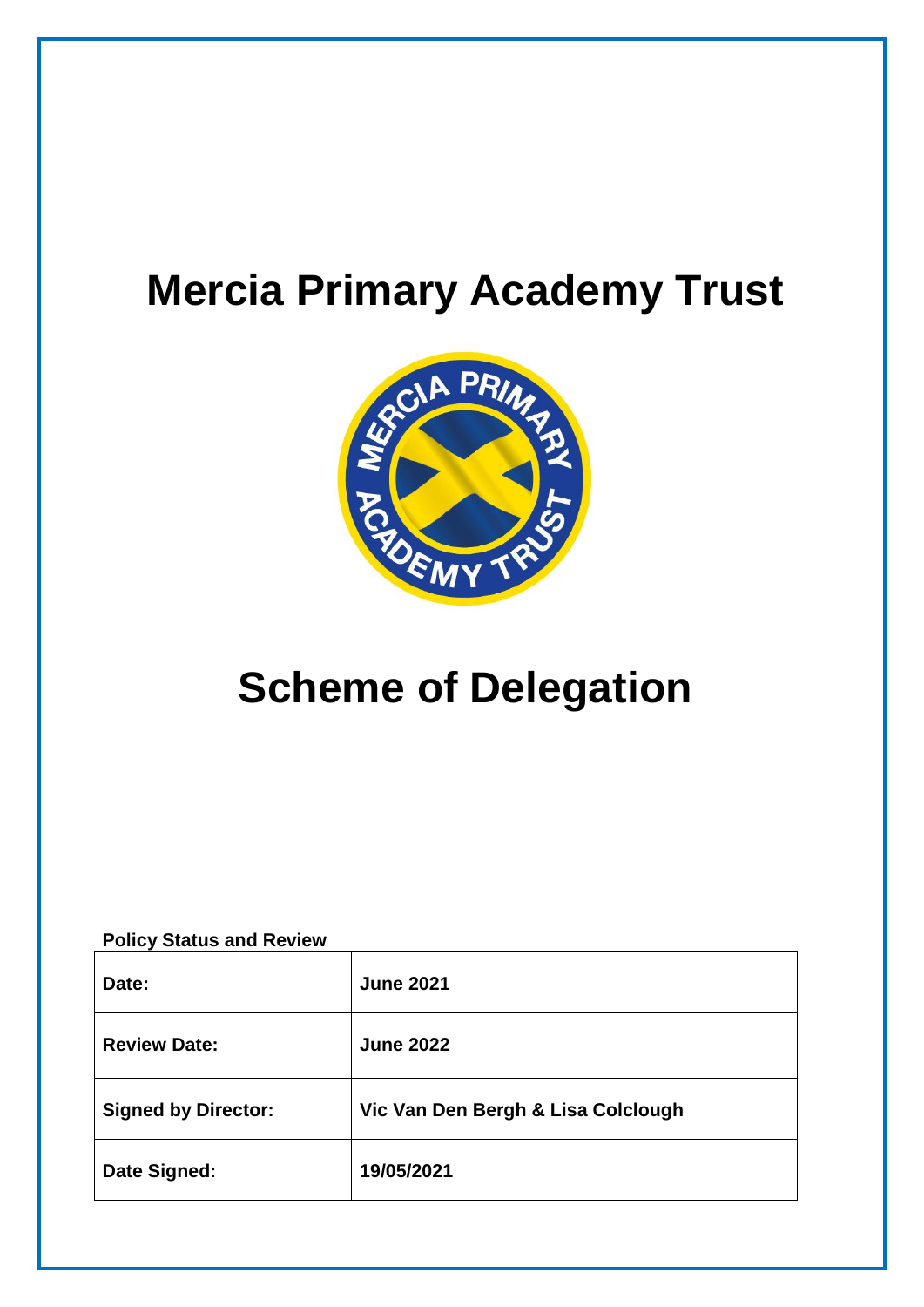## **Contents**

- A. Powers and duties reserved for the Directors
- B. Powers and duties reserved for the Governing Body
- C. Powers and duties delegated to the Finance Committee
- D. Financial powers and duties delegated to the Head Teacher / Principal
- E. Financial powers and duties delegated to the Business Manager
- F. Financial powers and duties delegated to other Staff
- G. Authorisation Levels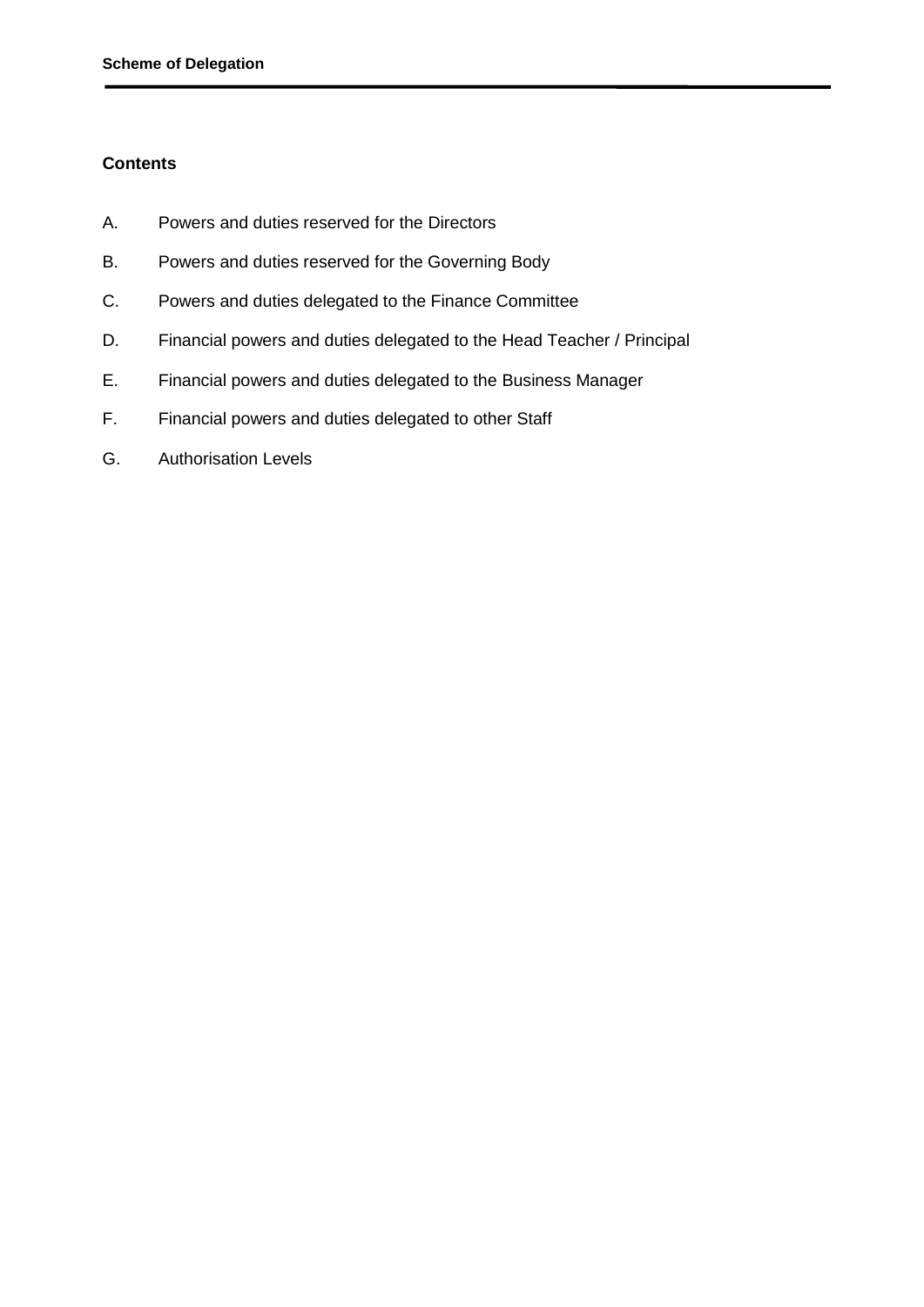### **Introduction**

Mercia Primary Academy Trust's Board of Directors/Trustees is accountable in law for all decisions regarding the Trust. However, this does not mean that the Board of Directors/Trustees are required to make all of the decisions itself. Subject to some restrictions, the Trust can decide to delegate decisions to its CEO, Executive Headteacher, Headteacher, Governing Bodies, its committees and individual personnel within the Trust. The Trust's decision to delegate a function is made by the Board of Directors.

## **The purpose of the Scheme of Delegation**

A scheme of delegation is the key document defining which functions have been delegated and to whom. It should be a simple yet systematic way of ensuring Members, Directors/Trustees, Governing Bodies, committees and individuals are clear about who has responsibility for making which decisions in the Trust. This scheme of delegation covers all decision-making in the Trust along with the delegation of financial powers, referred to in the Academies Financial Handbook. Deciding what to retain at Director/Trustee level and what to delegate varies from Trust to Trust. This is why the Trust is required to agree a scheme of delegation that explicitly establishes who makes which decisions, and ensures this is clear to all. A detailed yet clear scheme of delegation should help prevent confusion from arising before any misunderstanding arises which has the propensity to lead to a loss of trust and damaged working relationships.

### **Format, structure and clarity**

The grid format, with columns for each layer of governance, should enable stakeholders to quickly determine who has the power to take which decisions within the Trust. The grid is divided into 6 key areas to reflect both the governance framework and the 3 Core Functions of the Governing Board, as defined by the DFE in the Governance Handbook:

The governance framework:

- Strategic Leadership
- Accountability
- People
- **Structures**
- **Compliance**
- Evaluation

The 3 Core Functions:

- 1. **Being strategic** Ensuring clarity of vision, ethos and strategic direction
- 2. **Holding to account** Holding executive leaders to account for the educational performance of the Trust and its pupils, and the effective and efficient performance management of staff
- 3. **Ensuring financial probity** Overseeing the financial performance of the Trust and making sure its money is well spent

The scheme of delegation is intended to be a working document, which the Trust can revise and adapt as needed.

If effective the scheme of delegation will:

 Ensure the school leadership is clear about which decisions the Board of Directors/Trustees retains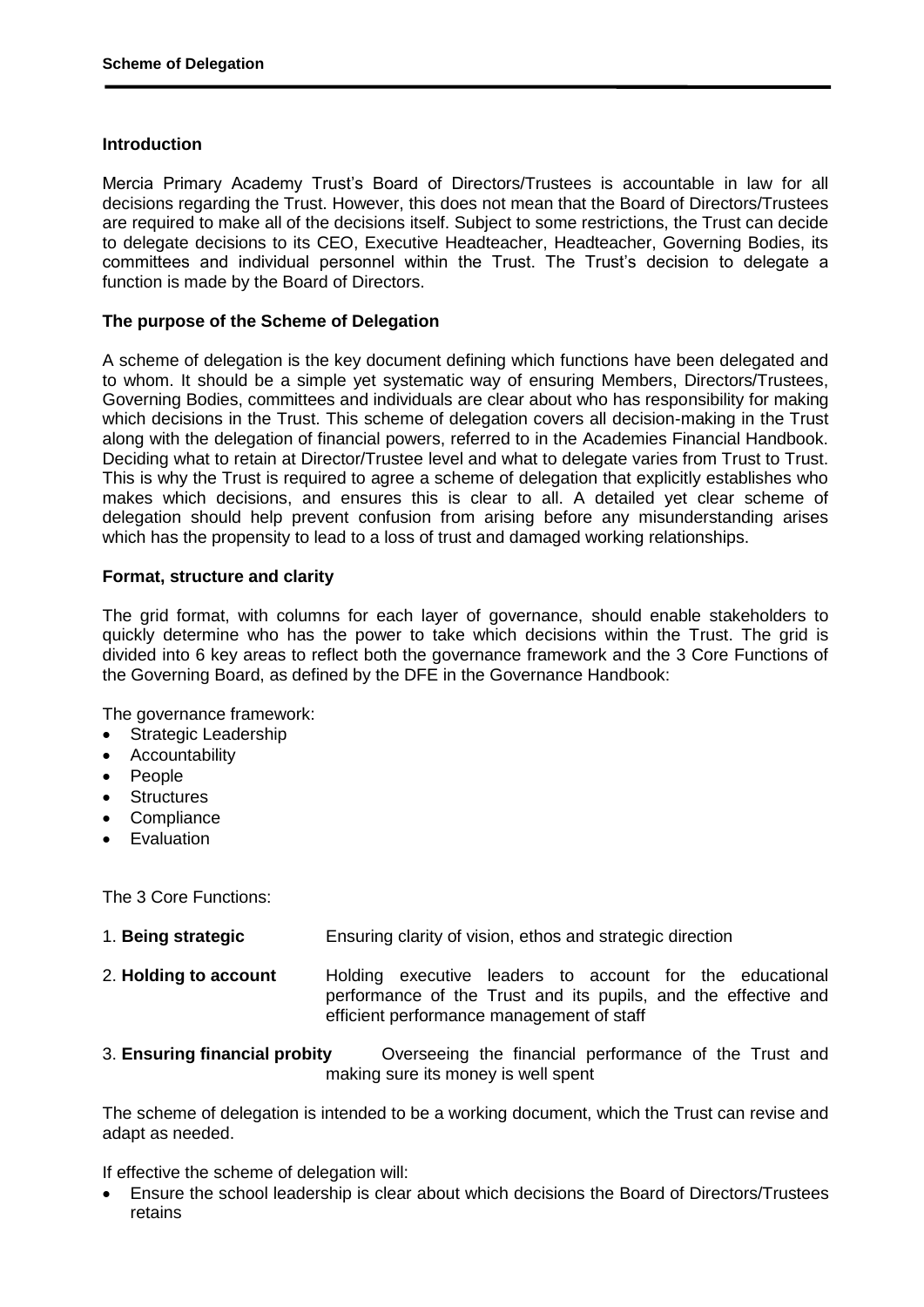- Ensure that the role of the Headteacher is fully understood
- Promote a culture of honesty and accountability
- Identify responsibility for the appointment and performance management of the Headteacher
- Identify responsibility for policy and practice throughout the Trust
- Identify responsibility for oversight of the academy's budget
- Identify responsibility for assessment of risk throughout the Trust
- Identify responsibility for oversight of educational performance throughout the Trust



#### **Governance structure and lines of accountability**

The Board of Directors/Trustees delegates the responsibility for the day-to-day running of the academy to the CEO/Headteachers. The Board of Directors/Trustees holds the CEO to account for the overall Trusts performance. The Governing Body holds the individual Headteachers to account for their Academy's performance. The Headteacher in turn holds other members of the SLT to account by line managing them. While the Board of Directors/Trustees cannot ever delegate accountability, it can delegate some of the detailed scrutiny, oversight and decision making.

The CEO/Headteacher reports to the Board of Directors / Trustees or Governing Body on the performance of the Trust or individual Academy. Reporting is supplemented by the monitoring undertaken by the Trust's Committees.

#### **Roles and responsibilities**

## **The role of the Members**

The Members of Mercia Primary Academy Trust have a different status to its Trustees. Originally they were the signatories to the Memorandum of Association and agreed the Trust's first Articles of Association (a document which outlines the governance structure and how the Trust will operate). The Articles of Association also describe how Members are recruited and replaced, and how many of the Director/Trustees the Members can appoint to the Board of Directors/Trustees. The Members appoint Directors/Trustees to ensure that the Trust's charitable object is carried out and so must be able to remove Trustees if they fail to fulfil this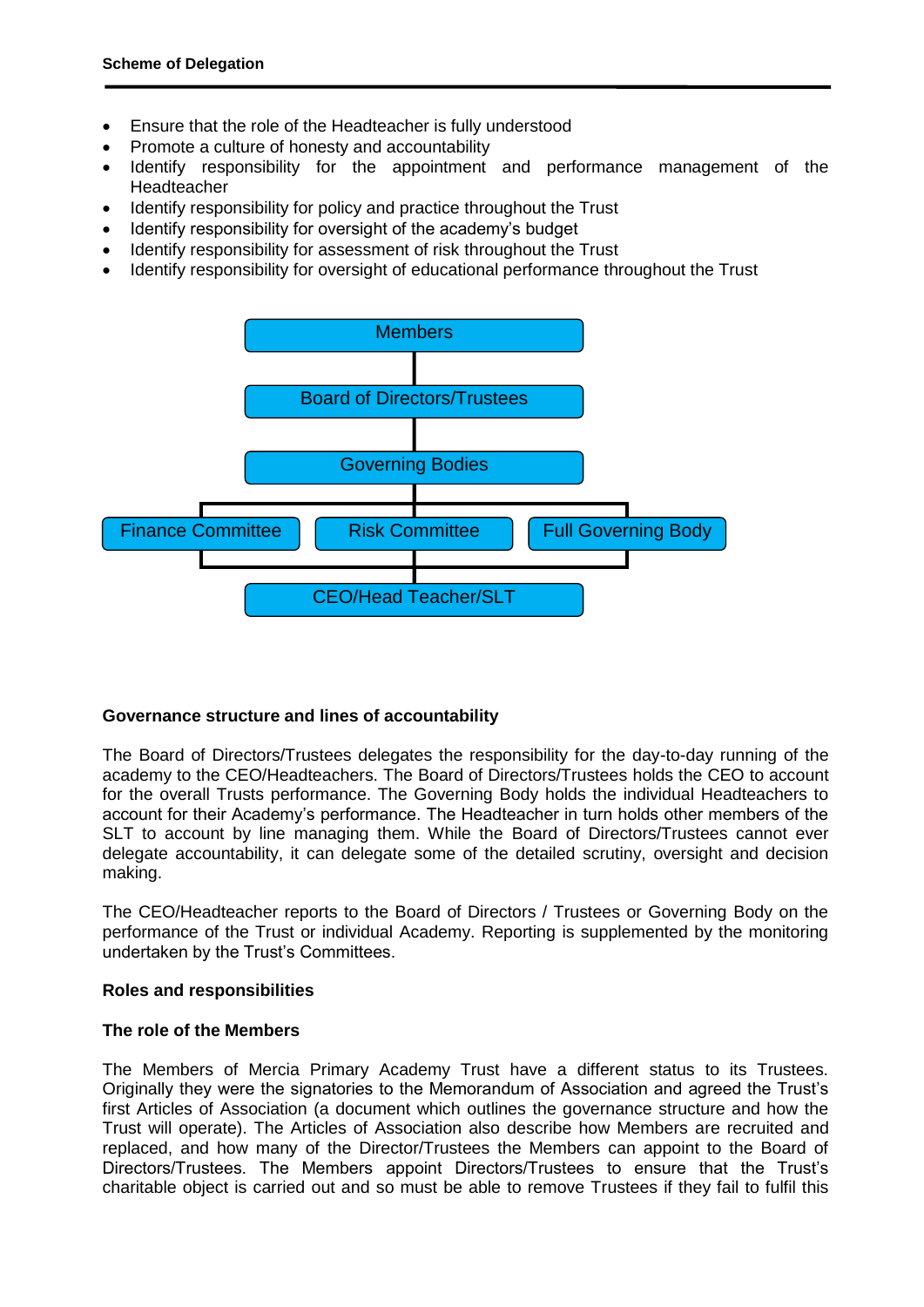responsibility. Accordingly, the Board of Directors/Trustees submits an annual report on the performance of he Trust to the Members.

# **The role of the Trustees**

Mercia Primary Academy Trust is a charitable company and so Directors/Trustees are both charity Trustees (within the terms of section 177(1) of the Charities Act 2011) and company Directors. Because Directors/Trustees are bound by both charity and company law, the terms 'Trustees' and 'Directors' are often used interchangeably, along with 'Governors'.

The Board of Trustees is responsible for:

- The general control and management of the administration of the Trust; and
- In accordance with the provisions set out in the memorandum and Articles of Association and the Trust's funding agreement, is legally responsible and accountable for all statutory functions, for the performance of the Trust, and
- Must approve a written scheme of delegation of financial powers that maintains robust internal control arrangements

In addition, the Board of Directors/Trustees and/or Governing Bodies must carry out 3 core governance functions:

- Ensure clarity of vision, ethos and strategic direction
- Hold the CEO/Headteacher to account for the educational performance of the Trust/Academy and their pupils, and the performance management of staff
- Oversee the financial performance of the Trust and make sure its money is well spent

The Board of Trustees has the right to review and adapt its governance structure at any time which includes removing delegation.

## **The role of the Governing Bodies and its Committees**

Governing Bodies and their Committees have been established to carry out some of the Trust's governance functions which include making decisions. The Academies' Financial Handbook makes clear that the Governing Body *'should have a finance committee to which the Board of Directors/Trustees delegates financial scrutiny and oversight'*. The Finance & General Purposes Committee has been established to meet that requirement.

#### **The role of the CEO/Headteacher**

The CEO has the delegated responsibility for the operation of the Trust as a whole and supports the Headteacher who has the delegated responsibility for the operation of their individual Academy.

The CEO is the Accounting Officer so has overall responsibility for the operation of the Trust's financial responsibilities and must ensure that the organisation is run with financial effectiveness and stability; avoiding waste and securing value for money.

The CEO/Headteacher leads the senior leadership team (SLT) of the Trust. The CEO/Headteacher will delegate management functions to the SLT and is accountable to the Board of Directors/Trustees for the performance of the SLT.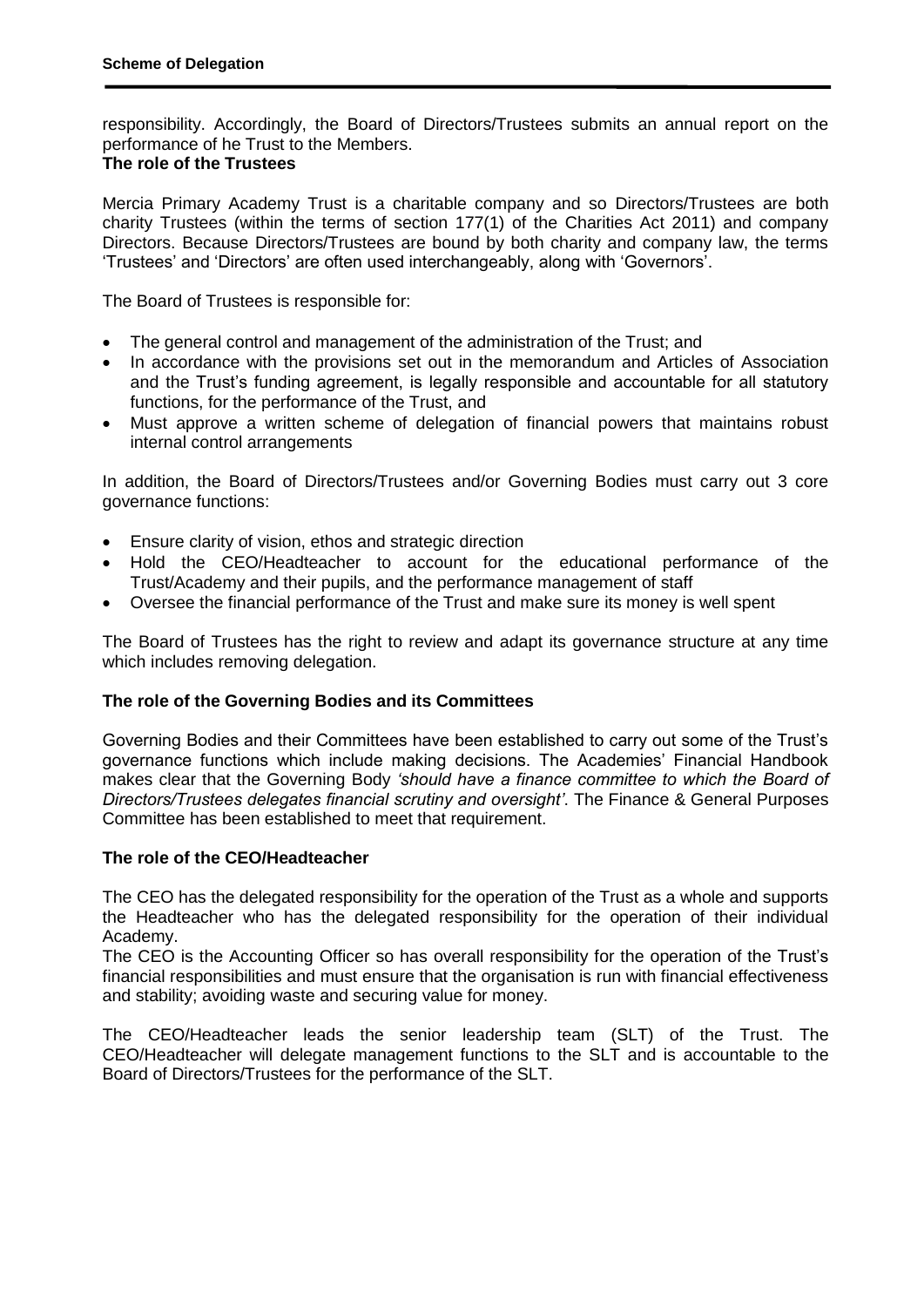Acknowledgement:

This Scheme of Delegation draws upon the guidance models drawn up by National Governance Association (NGA 12<sup>th</sup> edition)

Other sources:

- a) Academies Financial Handbook
- b) Ofsted Corporate Governance Framework 2021
- c) Governance Handbook 2020

e) The requirements of GIAS (Get Information About Schools) – replaced Edubase 2017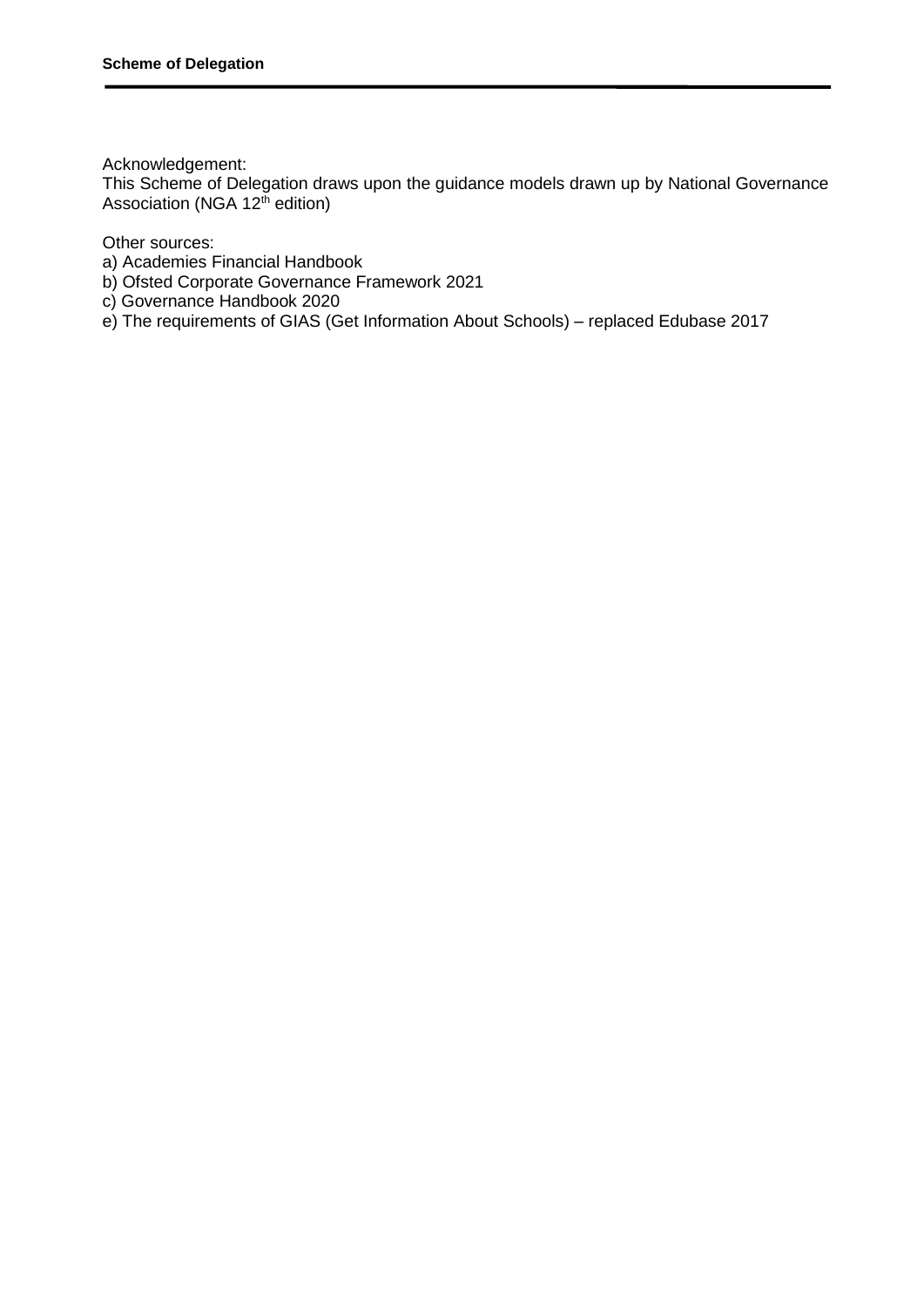| Area                                                                                                      | <b>Description</b>                                                                                                                                                                                 | <b>Delegation</b> |                               |                                     |                               |
|-----------------------------------------------------------------------------------------------------------|----------------------------------------------------------------------------------------------------------------------------------------------------------------------------------------------------|-------------------|-------------------------------|-------------------------------------|-------------------------------|
|                                                                                                           |                                                                                                                                                                                                    | <b>Members</b>    | Directors/<br><b>Trustees</b> | Governing<br>Bodies &<br>Committees | CEO/<br>Headteacher           |
|                                                                                                           | <b>Governing Framework Individual Director/</b><br><b>Trust</b>                                                                                                                                    |                   |                               |                                     |                               |
| 1 - Strategic:<br>Strategic Leadership                                                                    | Setting direction with clear vision - written statement.                                                                                                                                           |                   | $\checkmark$                  | ✓                                   | $\checkmark$<br><b>HT/SLT</b> |
| is the core function.<br>Responsibility<br>for<br>setting the Trust's<br>culture, values and              | Determine - Trust policies which reflect ethos, values, including<br>admissions, expenses, Data Protection, British Values, and FOI.<br>SEN safeguarding, Child Protection and Curriculum: approve | $\checkmark$      |                               |                                     |                               |
| ethos.<br>Setting<br>the Trust's<br>vision<br>and<br>connecting<br>to the<br>community that they<br>serve | Determine - Trust staffing policies which reflect the Trust ethos<br>and values including appraisal, capability, discipline, conduct,<br>Pay policy and grievance.                                 | $\checkmark$      |                               |                                     |                               |
|                                                                                                           | Determine - Trust policies for complaints, health and safety,<br>accessibility plan, premises management and FOI                                                                                   |                   | ✓                             |                                     |                               |
|                                                                                                           | Determine – Full oversight of risk register – identify, manage and<br>record risks                                                                                                                 |                   |                               | ✓                                   |                               |
|                                                                                                           | Determine a behaviour policy and distribute for all stakeholders.                                                                                                                                  |                   | $\checkmark$                  |                                     |                               |
|                                                                                                           | Annually determine admissions arrangements and to carry out<br>consultation where changes are proposed                                                                                             |                   | $\checkmark$                  | ✓                                   |                               |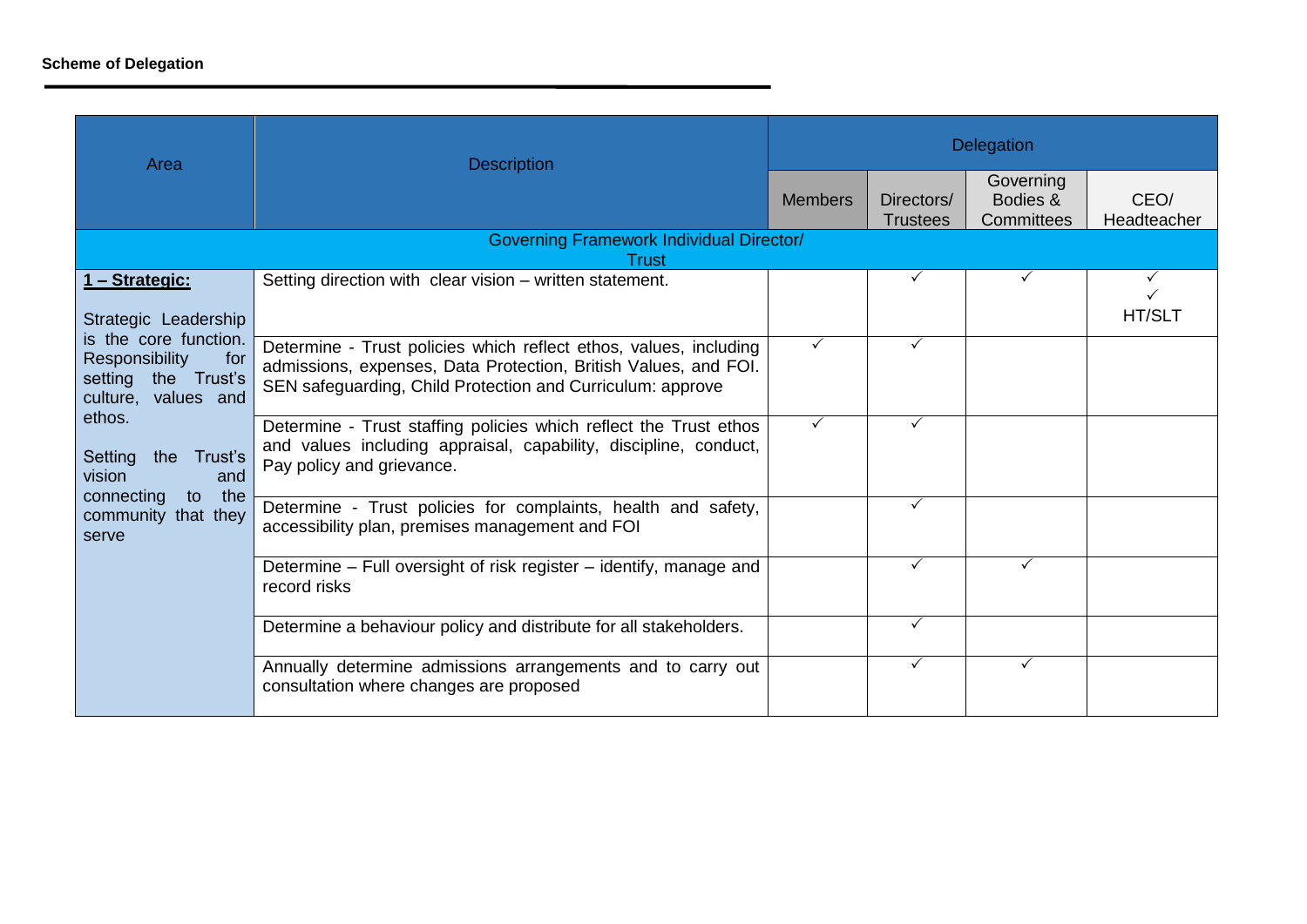| 2 - Accountability:<br>Creating<br>robust<br>accountability<br>for<br>executive leaders for<br>educational<br>performance and for | Oversee the appointment or line management of a single<br>executive leader (CEO) as head of line management, ensuring<br>they implement the strategic framework established by the board<br>and holding them to account for the day to day running.<br>Appointment of other SLT/line managers within the Trust. |              |              |                 |   |
|-----------------------------------------------------------------------------------------------------------------------------------|-----------------------------------------------------------------------------------------------------------------------------------------------------------------------------------------------------------------------------------------------------------------------------------------------------------------|--------------|--------------|-----------------|---|
| financial<br>organisational<br>performance.                                                                                       | To hold the CEO to account for his personal performance<br>management, and the performance management of the Trust -<br>Performance management of CEO.                                                                                                                                                          |              | ✓            |                 |   |
|                                                                                                                                   | The Headteachers are responsible for working proactively and to<br>establish effective cycle of reporting to the relevant Governing<br><b>Body</b>                                                                                                                                                              |              |              | FGB/<br>Finance |   |
|                                                                                                                                   | The Governing Body are responsible for working proactively to<br>establish effective reporting to the board of Directors - establish<br>key priorities and review key documents such as annual accounts                                                                                                         | $\checkmark$ |              | FGB/<br>Finance |   |
|                                                                                                                                   | Workload consideration - processes to be monitored and<br>streamlined to ensure workload is proportionate and sustainable<br>for teachers and leaders.                                                                                                                                                          |              |              |                 | ✓ |
|                                                                                                                                   | Required Meetings per year - minimum expectation<br>(only when quorate).                                                                                                                                                                                                                                        | 3            | 3            | 3               |   |
|                                                                                                                                   | Maintain oversight of curricular performance via progress updates<br>- Disadvantaged, gender, SEN, ethnicity, exclusions, explore<br>analysis of all data sets - ASP                                                                                                                                            |              | $\checkmark$ |                 |   |
|                                                                                                                                   | Determine arrangements for any catch-up premium spending<br>decisions, and impact of expenditure overall.                                                                                                                                                                                                       |              | $\checkmark$ |                 |   |
|                                                                                                                                   | Ensure pupils are safe from extremism, radicalisation through the<br>implementation of Prevent                                                                                                                                                                                                                  | ✓            |              | ✓               |   |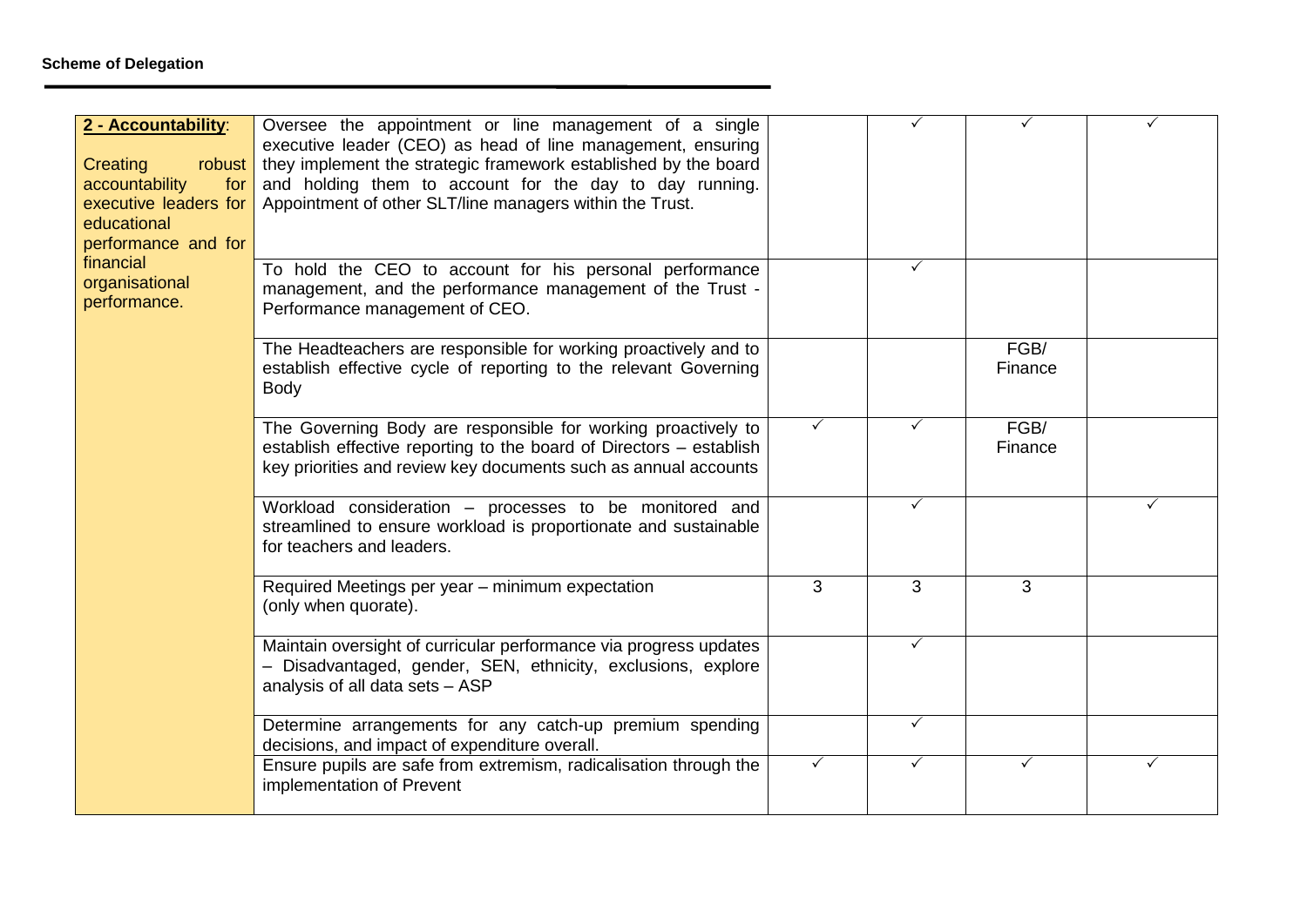|                                                                                                         | Maintain oversight of all matters relating to attendance,<br>behaviour, accident reporting, safeguarding, complaints and<br>performance                                                                                                      |              |   |   | Headteacher<br>to report       |
|---------------------------------------------------------------------------------------------------------|----------------------------------------------------------------------------------------------------------------------------------------------------------------------------------------------------------------------------------------------|--------------|---|---|--------------------------------|
|                                                                                                         | Undertake school visits with particular focus in mind $-$ gather<br>information from pupils, parents and staff.                                                                                                                              | ✓            |   | ✓ |                                |
|                                                                                                         | Oversee financial performance, ensuring public funds are<br>correctly utilised - consideration to regularity, probity, value for<br>money (links with SDP, Budgets and outturns) - VMFI - IDAMS,<br>SRMA, procurement - scheme of delegation | ✓            |   | ✓ | SBM to report<br>to committees |
|                                                                                                         | Monitoring of policies, executive salaries, pay and performance,<br>benchmarking income and expenditure, linking finance and<br>curricular outcomes                                                                                          |              |   | ✓ |                                |
| 3 - People:<br>Appointing<br>people<br>with the right skills,<br>experience, qualities<br>and capacity. | Appoint members with relevant experience:<br>Dictate role descriptions                                                                                                                                                                       | $\checkmark$ |   |   |                                |
|                                                                                                         | Appoint Directors with relevant skills/experience:<br>Dictate role descriptions                                                                                                                                                              |              |   |   |                                |
|                                                                                                         | Undertake skills assessment matrix and identify areas of<br>weakness to be addressed by training/recruitment                                                                                                                                 |              |   | ✓ | ✓                              |
|                                                                                                         | Specify a code of conduct for individuals to adhere to when acting<br>on local committees. Acknowledging the 7 principles of public<br>life.                                                                                                 |              |   | ✓ |                                |
|                                                                                                         | Undergo enhanced criminal record checks (plus section 128 for<br>Governors).                                                                                                                                                                 | $\checkmark$ | ✓ | ✓ | ✓                              |
|                                                                                                         | Oversee the election of parent/staff Governors                                                                                                                                                                                               |              |   | ✓ |                                |
|                                                                                                         | Appoint and remove the Clerk to the Board                                                                                                                                                                                                    |              |   |   |                                |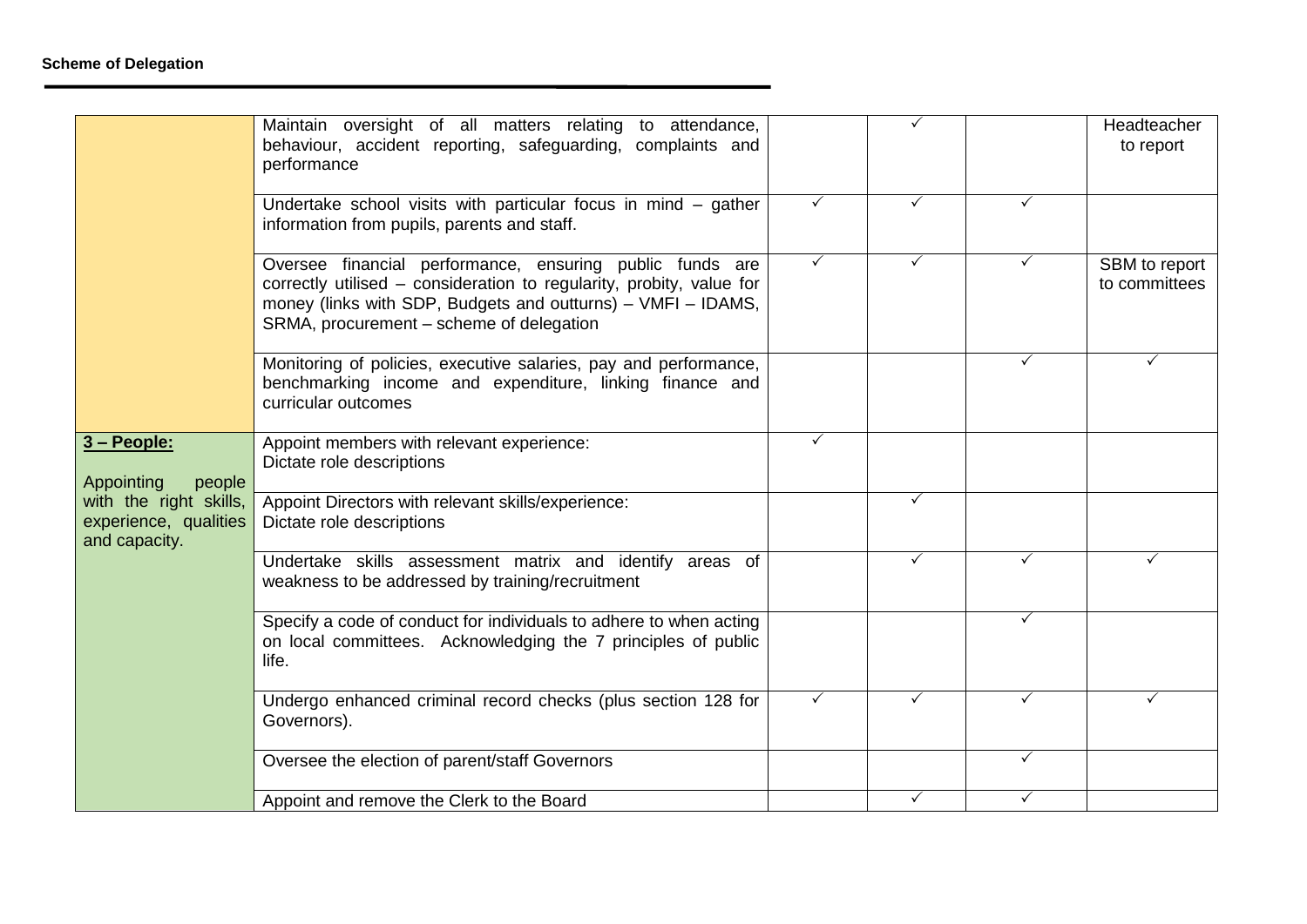| 4 - Structures:                                | Agree and review and amend the Articles of Association                                                                                                    | $\checkmark$ |   |                                                |                                  |
|------------------------------------------------|-----------------------------------------------------------------------------------------------------------------------------------------------------------|--------------|---|------------------------------------------------|----------------------------------|
| Strong<br>structures<br>that reinforce clearly | Appoint/Remove Accounting Officer                                                                                                                         |              | ✓ |                                                |                                  |
| defined roles and<br>responsibilities          | Appoint/remove Directors/Trustee                                                                                                                          | $\checkmark$ | ✓ |                                                |                                  |
|                                                | Appoint/remove Members                                                                                                                                    | $\checkmark$ |   |                                                |                                  |
|                                                | Confirm the Terms of Reference                                                                                                                            |              | ✓ | Given to the<br>Finance/<br>Audit<br>committee |                                  |
| 5 - Compliance:<br>Fulfilling our duties to    | Audit reporting for matters of compliance<br>(i.e.: safeguarding,<br>Health & Safety, Employment and Data)                                                | $\checkmark$ | ✓ |                                                | CEO/<br>Headteacher<br>to report |
| abide with statutory<br>contractual<br>and     | Review policies relating to Health & safety                                                                                                               |              |   | ✓                                              |                                  |
| requirements.                                  | Review policies relating to equal opportunities                                                                                                           |              |   | $\checkmark$                                   | $\checkmark$                     |
|                                                | To ensure a balanced and broad curriculum - including RSE,<br>Cultural Education, Maths, English, PE, EYFS, SEN                                           |              |   | ✓                                              | ✓                                |
|                                                | To appoint a suitably qualified SENCO, LAC co-ordinator to<br>arrange PEPs                                                                                |              |   | ✓                                              | $\checkmark$                     |
|                                                | Full range of attainment data to be published on the school<br>website. Annual reporting to parents/carers on their child's<br>progress and achievements. |              |   |                                                | $\checkmark$<br><b>SLT</b>       |
|                                                | Appointment of Headteacher or Deputy Head or procedures<br>relating to performance management/capability.                                                 |              |   | ✓                                              | $\checkmark$                     |
|                                                | Uphold safer recruitment practices in line with KCSIE, following<br>the statutory guidance of 'Disqualification under the Childcare Act                   |              |   | $\checkmark$                                   | $\checkmark$<br><b>SLT</b>       |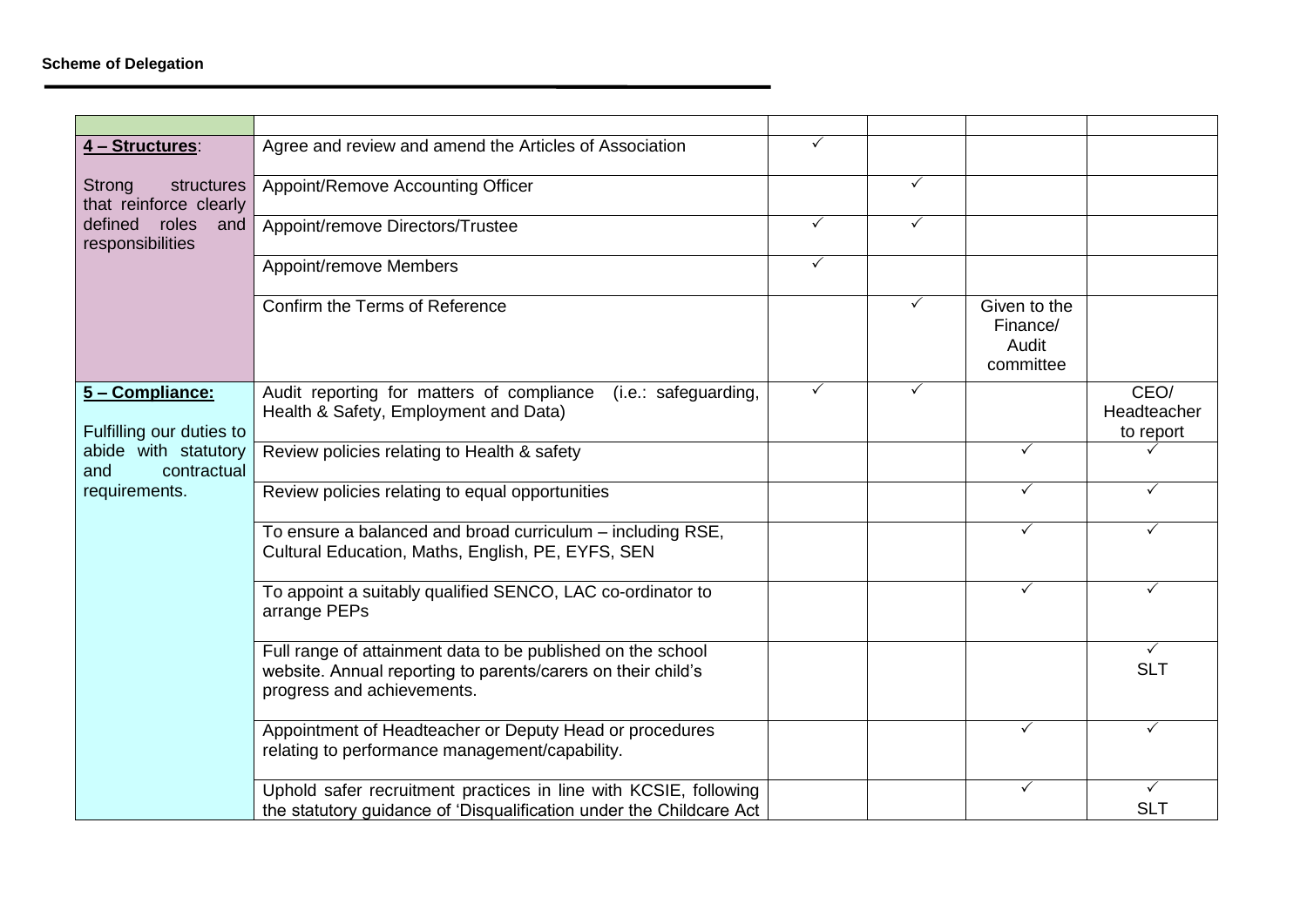| 2006'.                                                                                                                                                  |              |   |              |              |
|---------------------------------------------------------------------------------------------------------------------------------------------------------|--------------|---|--------------|--------------|
| Appraisal and performance management of the Headteacher                                                                                                 |              |   | ✓            |              |
| Understanding and compliance of the AFH and<br>Charity<br>Commissions' guidance - Articles of association                                               | $\checkmark$ |   | ✓            | ✓            |
| Establish an Audit & Risk Committee                                                                                                                     | $\checkmark$ |   |              | <b>SLT</b>   |
| Publish on website - Pecuniary Interests, governance,                                                                                                   | ✓            | ✓ | ✓            | ✓            |
| Charging & remissions policy                                                                                                                            |              |   | $\checkmark$ |              |
| Safeguarding and pupil welfare - ensure effective policies and<br>procedures and nominate a safeguarding lead (DSL).<br>safeguarding, Prevent,          |              |   | $\checkmark$ | ✓            |
| Establish policies on behaviour, discipline (and record keeping),<br>and reviewing outcomes.                                                            |              |   | ✓            |              |
| Establish policy on excluding pupils and monitoring data                                                                                                |              |   | $\checkmark$ | $\checkmark$ |
| Establish policy on attendance                                                                                                                          |              |   | ✓            | ✓            |
| Establish policy on admissions, PAN, children with SEN, LAC and<br>admissions appeals                                                                   |              |   | ✓            |              |
| Premises and Buildings - maintenance, DFC funding, School<br>conditions allocations, Policy on lettings, charitable purpose use<br>(ASC/Breakfast Club) |              |   | ✓            | ✓            |
| Establish policy on Data protection/Data sharing - Privacy notice,<br>Freedom of information,<br>Examinations, GIAS, EFSA, DFE, retention of documents  |              |   | ✓            | ✓            |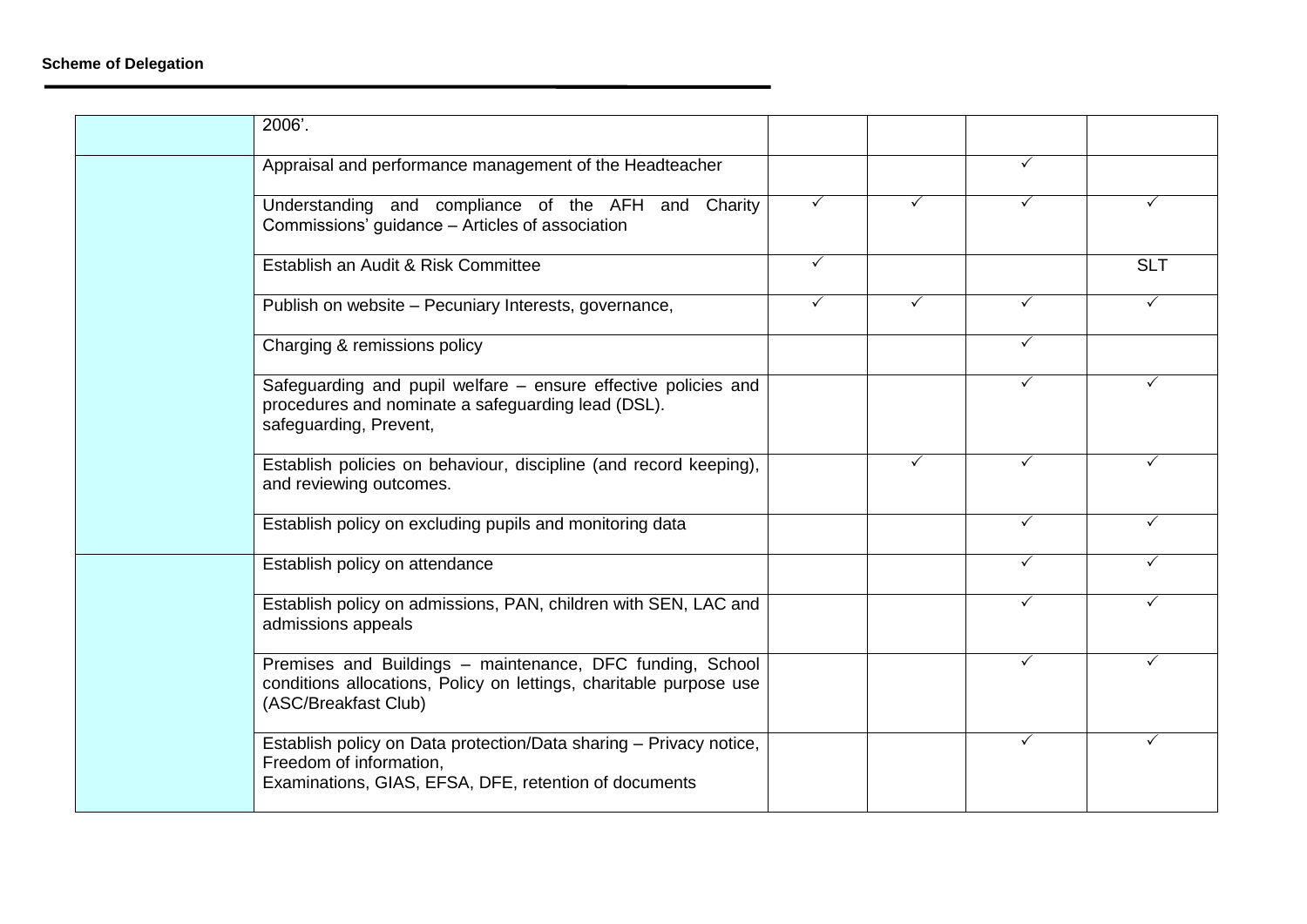|                                                                          | <b>Establish Complaints procedures</b>                                                                                    |  |  |
|--------------------------------------------------------------------------|---------------------------------------------------------------------------------------------------------------------------|--|--|
|                                                                          | Establish whistleblowing policy and chain of command for<br>complaints                                                    |  |  |
| 6 – Evaluation<br>monitor<br>and<br>10                                   | Boards to review their own effectiveness - Chair to seek<br>feedback from other board members                             |  |  |
| improve the quality<br>impact<br>and<br>$\circ$ of $\vert$<br>governance | Skills competency to be undertaken annually and any training<br>identified or appointments made to strengthen weaknesses. |  |  |
|                                                                          | Full analysis of audited accounts (displayed on website)                                                                  |  |  |
|                                                                          | Support OFSTED inspections and monitor 'Parent View'                                                                      |  |  |
|                                                                          | Uphold the support and guidance from the NGA                                                                              |  |  |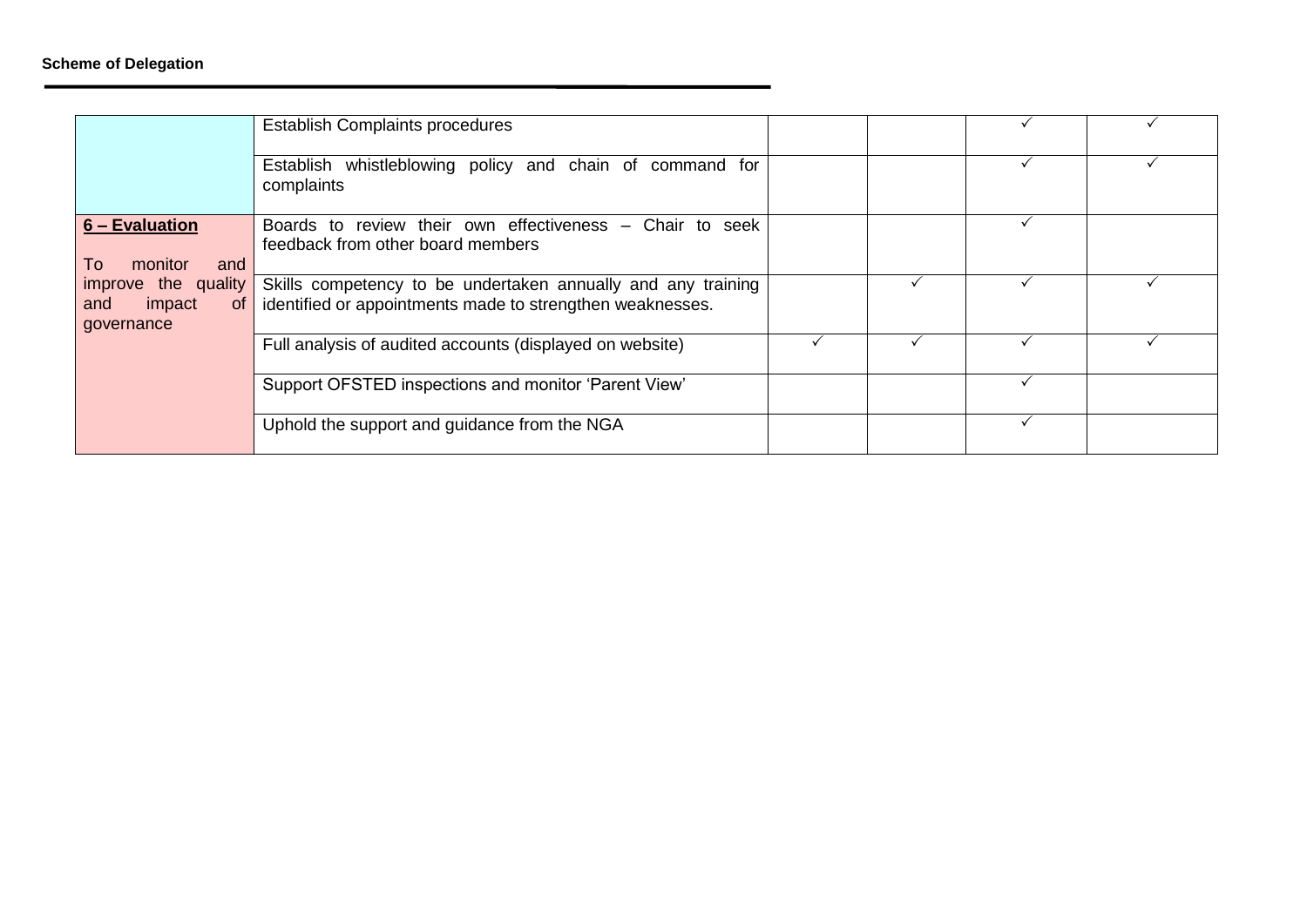## **Powers and Duties reserved for the Directors**

## *The Directors shall be responsible for: -*

**A1.** MAT level strategic and financial decisions and shall delegate its powers to the relevant Governing Bodies of each school. Approval of a written scheme of delegation and its financial powers and duties allocated to its Governing Body committees.

**A2.** Have overarching responsibility for MAT level policies and procedures**.** 

**A3.** Ensuring the financial viability of the Multi-Academy Trust through regular Director's meetings and budget reviews.

## **A. Powers and Duties reserved for the Governing Body**

## *The Governing Body shall be responsible for: -*

**B1.** Abiding to the financial powers and duties to its Finance Committee and the Head Teacher / Principal. The scheme must satisfy the Governing Body's ultimate responsibility for ensuring that there are adequate operational controls in place for all the financial processes within Mercia Primary Academy Trust (the Academy). The Scheme of Delegation should be operational in conjunction with the Financial Regulations of the Academy.

## **Audit**

**B2.** Arrangement for the appointment of external auditors; and informing the Department for Education (DfE) in the event of the removal or resignation of auditors.

**B3.** Receiving the reports of the external auditor and of the Finance and General Purposes Committee (F & GPC).

**B4.** Receiving the reports of the Responsible Officer on the use of resources, systems of internal financial control, and discharge of financial responsibilities.

**B5.** Informing the DfE if it suspects any irregularity affecting resources.

## **Budgets / Budgetary Control**

**B6.** Reviewing the draft financial statements prior to audit and approve the audited financial statements prior to submission to the Secretary of State by 31 December.

**B7.** Formally approving the annual Academy budget prior to sign off by Directors.

**B8.** Considering budgetary control reports at every meeting from the finance team with relevant explanations and documentation where required.

## **Contracts**

**B9.** Tenders other than the most financially favourable, or late tenders, can only be accepted by the Governing Body who shall minute the reasons for their decision.

**B10.** Maintenance of a Register of Business Interest for all Governors and those staff.

**B11.** Authorisation of the advertising of tenders above the OJEU limit, and authorising the award of such tenders.

#### **Income**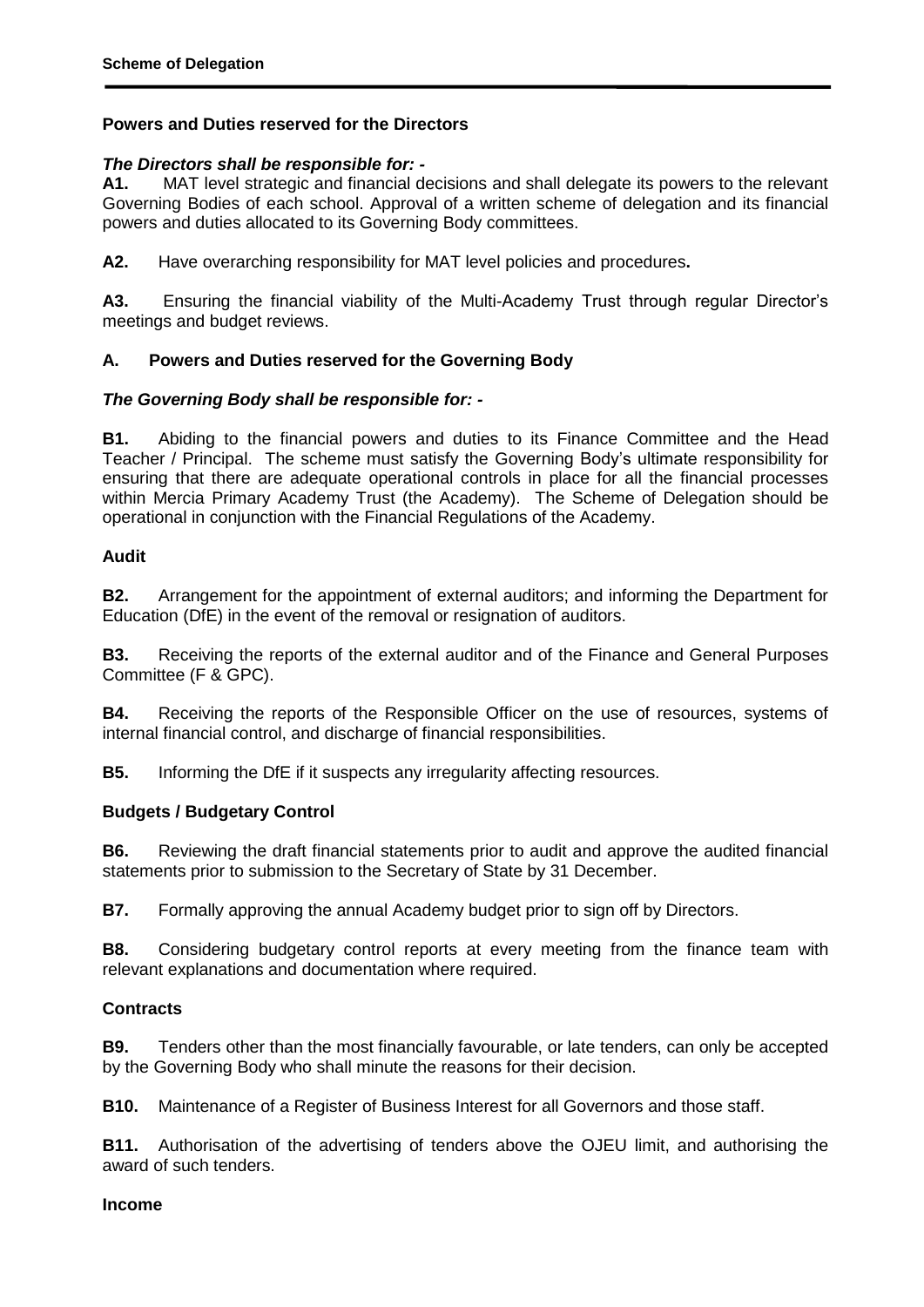**B12.** Authorisation of the write-off of debts not collectable (the Secretary of State's prior approval is also required if debts to be written off are above the value set out in the annual funding letter).

### **Security of Access**

**B13.** Authorisation of the disposal of individual items of equipment that have become surplus to requirements, unusable or obsolete with an original purchase value in excess of £5000. These items should have prior permission from the Secretary of State and reported to full Governors as such.

### **C. Powers and Duties delegated to the Finance & General Purposes Committee**

## *The Finance & General Purposes Committee shall be responsible for: -*

### **General**

**C1.** Exercising the powers and duties of the Governing Body in respect of the financial administration of the Academy, except for those items specifically reserved for the Governing Body and those delegated to the CEO / Headteacher or those delegated to other staff by the CEO / Headteacher.

**C2.** Reporting on decisions taken under delegated powers to the next meeting of the Governing Body.

### **Audit**

**C3.** Reviewing the reports of the Responsible Officer on the effectiveness of the financial procedures and control. These reports must also be reported to the Governing Body.

## **Budgets / Budgetary Control**

**C4.** Considering budgetary control reports in the Academy's financial position at every meeting, take appropriate action to contain expenditure within the budget and report to the Governing Body.

**C5.** Reporting to the Governing Body all significant financial matters and any actual or potential overspending.

## **Contracts and Purchasing**

**C6.** Authorising the award of contracts or purchases of over £25,000 but below the OJEU limit.

#### **Insurances**

**C7.** Ensuring that arrangements for insurance cover are in place and adequate.

## **Security of Assets**

**C8.** Ensuring that there are annual independent checks of assets and the asset register.

**C9.** Authorisation of the disposal of individual items of equipment that have become surplus to requirements, unusable or obsolete with an original purchase value of up to £5000 and reporting such authorisations to the Governing Body.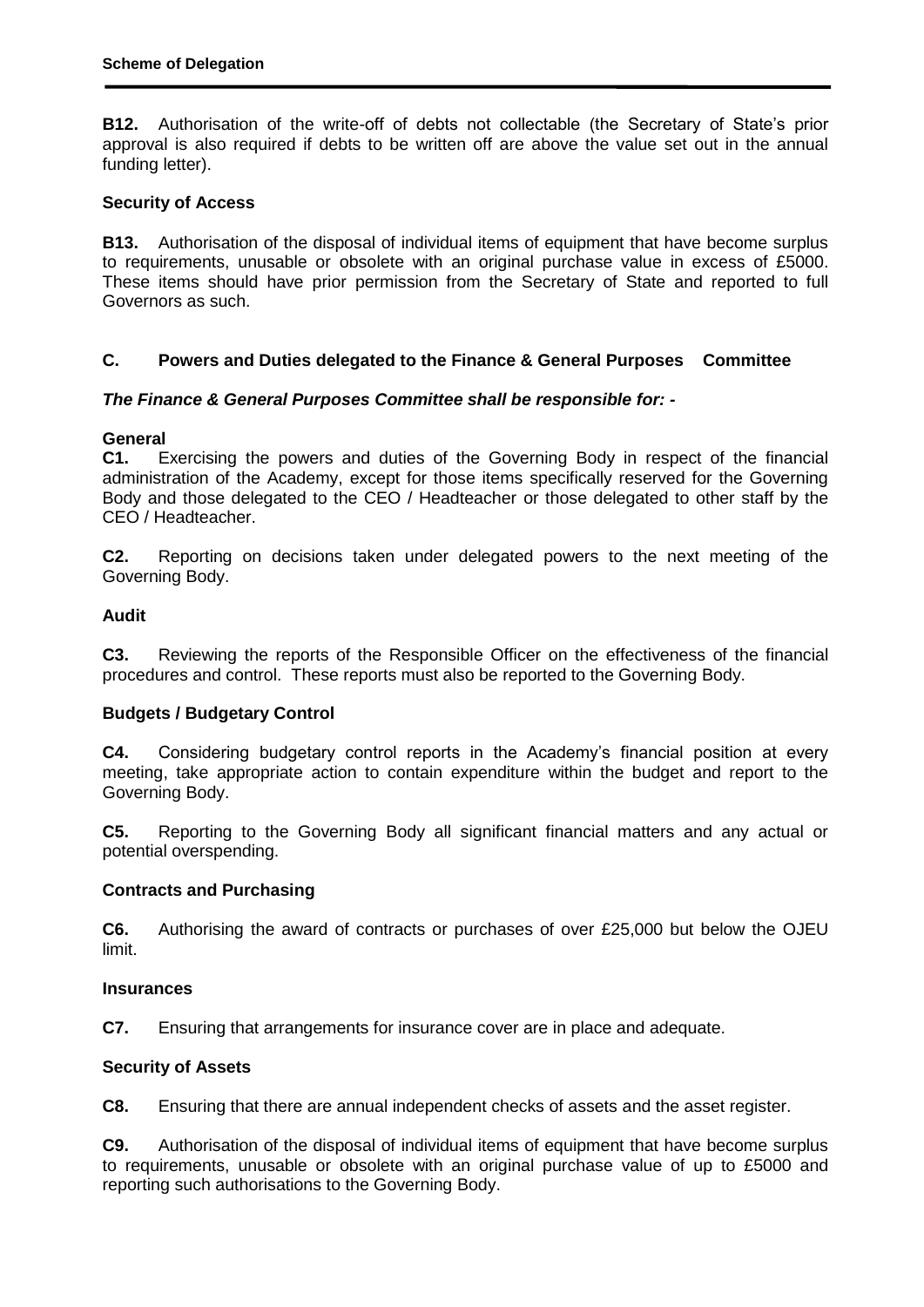## **Personnel**

**C10.** Authorising permanent changes to the Academy's establishment.

### **D Financial powers and duties delegated to the Head Teacher / Principal**

#### **Delegation of CEO / Headteacher's Responsibilities**

The CEO / Headteacher has delegate powers and functions in respect of internal organisation, management and control of the Academy, the implementation of all policies approved by the Board or Directors/Trustees or Governing Body and for the direction of teaching and the curriculum.

#### *The CEO / Headteacher shall be responsible for:*

### **Accounts**

**D1.** The operation of financial processes within the Academy, ensuring that adequate operational controls are in place and that the principles of internal control are maintained.

**D2.** Ensuring that full, accurate and up to date records are maintained in order to provide financial and statistical information.

### **Audit**

**D3.** Ensuring that all records and documents are available for audit by the appointed external auditors and by the Responsible Officer.

## **Budgetary Control**

**D4.** Reviewing income and expenditure reports and highlighting actual or potential overspending to the F & GPC.

#### **Contracts**

**D5.** Exercising the following powers and duties of the Governing Body in respect of the Financial Regulations relating to Contracts:

- a. Ensuring that all contracts and agreements conform with the Financial **Regulations**
- b. Acceptance of quotations up to £25,000 in value
- c. Receipt and custody of all tenders
- d. Authorisation of senior members of staff to open tenders
- e. Signing contracts on behalf of the Governing Body

**D6.** Authorisation of contracts and expenditure of up to £25,000 in conjunction with the Business Manager.

#### **Financial Management**

**D7.** Ensuring the arrangements for collection of income, ordering of goods and services, payments and security of assets are in accordance with the Financial Regulations.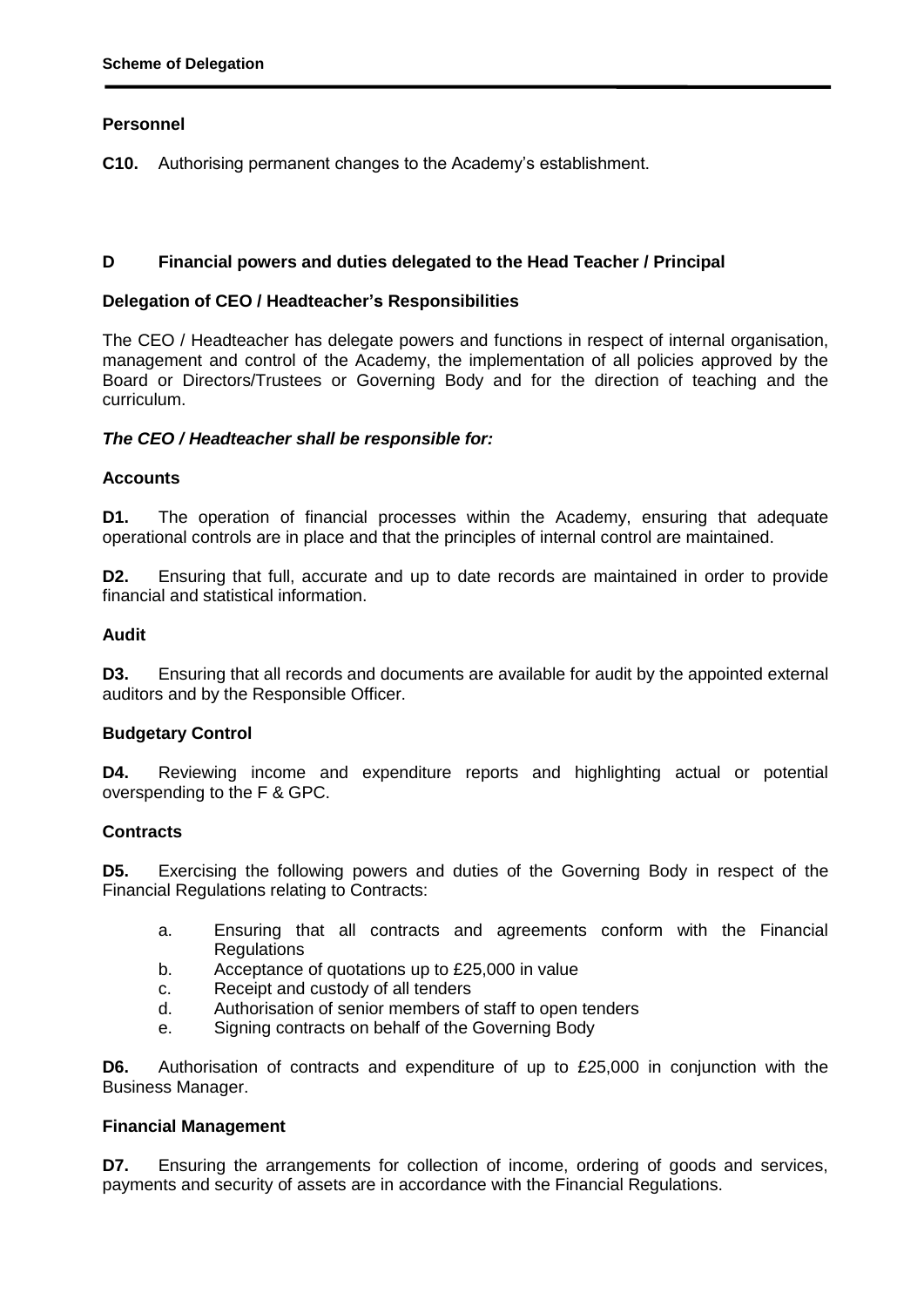## **Security of Assets**

**D8.** Ensuring that proper security is maintained at all times for all building, furniture, equipment, vehicles, stocks, stores, cash, information and records etc under his / her control.

### **Personnel**

**D9.** Approving new staff appointments within the Academy and their relevant salary scale and ensuring that this is officially documented as authorised and forwarded to the payroll dept at Stoke City Council.

**D10.** Review and adjustment of existing staff salaries in accordance with Performance Management.

#### **Bank account transfers and cheque / BACS payment authorisation**

**D11.** All cheque transactions to have two signatories.

## **E Financial powers and duties delegated to the Business Manager**

#### **The Business Manager shall be responsible for:**

#### **Banking Arrangements**

**E1.** Maintaining proper records of accounts and reviewing monthly bank reconciliations.

## **Budgets/Budgetary Control**

**E2.** Regular monitoring of expenditure and income against the approved budget, submitting reports on the Academy's financial position to the CEO / Headteacher and to every meeting of the F & GPC. Any actual or potential overspending shall be reported to the F & GPC.

**E3.** Prepaing an annual draft budget plan for consideration by the Headteacher and the F & GPC before the start of the relevant financial year.

#### **Contracts**

**E4.** Maintaining a register of formal contracts entered into, amounts paid and certificates of completion.

**E5.** Retention of quotes obtained for goods, works and services.

#### **Income**

**E6.** Ensuring that all income is accurately accounted for and is promptly collected and banked intact.

## **Information and Communication Systems**

**E7.** The standard of control for such systems in operation within the Academy to include the use of properly licensed software, and for the security and privacy of data in accordance with the Data Protection Act.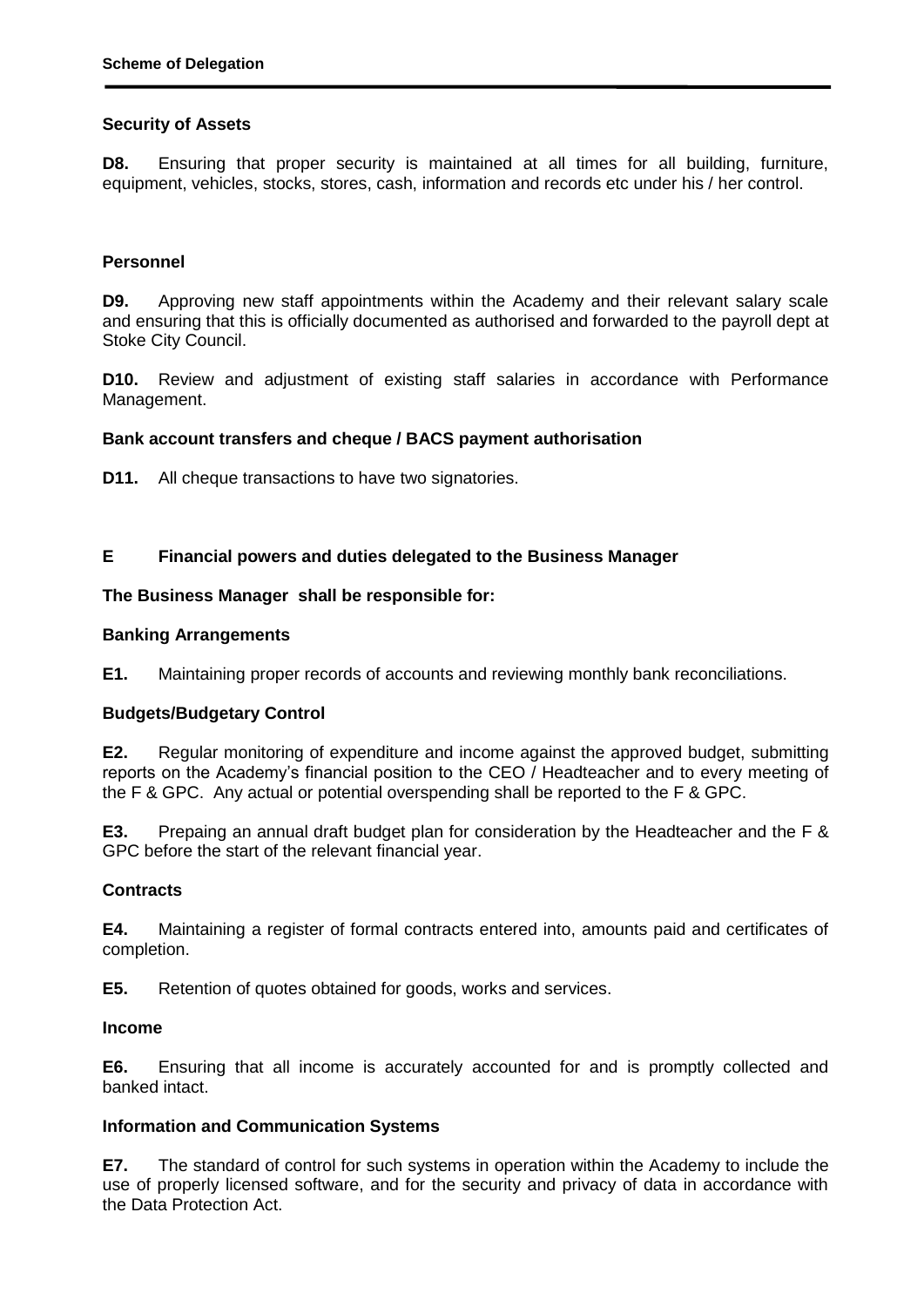#### **Insurances**

**E8.** Notifying the F & GPC on any eventuality that could affect the Academy's insurance.

#### **Orders for goods, works and services**

**E9.** Authorising members of staff to order or receive goods, ensuring the appropriate division of these duties between the staff.

### **Payments**

**E10.** Ensuring that all invoices, vouchers and other records are retained and stored in a secure way and are readily available for inspection by authorised persons.

### **Salaries, wages and Pensions**

**E11.** Notifying the payroll provider of any matters affecting payments to employees.

## **Security of Assets**

**E12.** Maintaining a permanent and continuous register of all items of high value furniture and equipment, including desirable items below the capital threshold.

## **F Financial Powers and Duties Delegated to Other Members of Staff**

Members of staff with delegated responsibilities should be aware that these must be exercised in accordance with Financial Regulations.

The following responsibilities are delegated to the Deputy Headteacher and Administration Staff:

## **Contracts**

**F1.** The following members of staff, in addition to the CEO, Headteacher and Business Manager are authorised to open tenders in the presence of another authorised person: -

Deputy Headteacher

Orders for goods, works and services

**F2.** The following members of staff, in addition to the CEO, Headteacher and Business Manager are able to authorise orders for goods, works and services as specified: -

Deputy Headteacher

## **Receipt of Goods**

**F3.** The following members of staff are authorised to receive goods: -

- Teaching Staff
- Administration Staff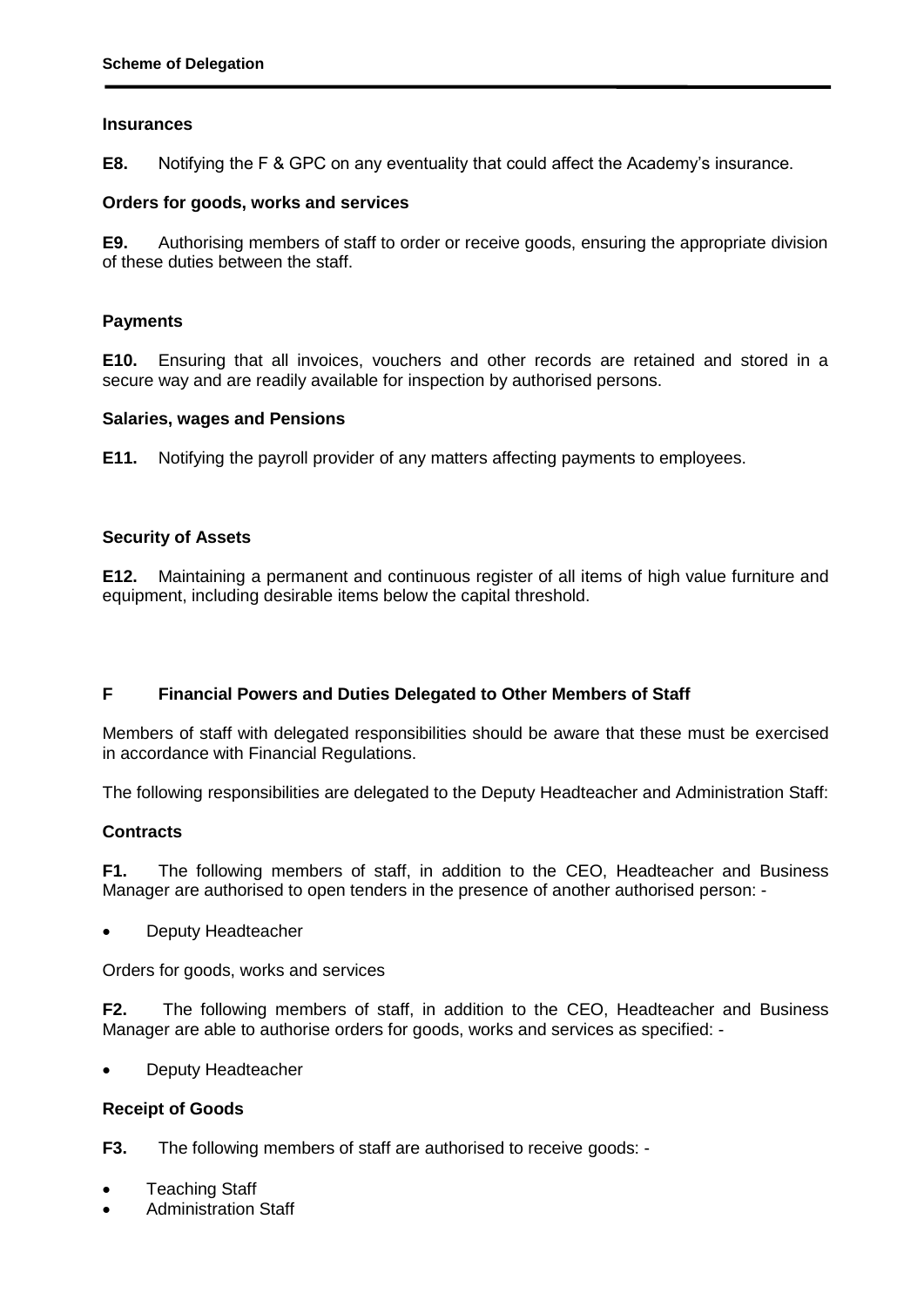- Teaching Assistants
- Site Staff

## **Payments**

**F4.** The following members of staff, in addition to the CEO, Headteacher and Business Manager are authorised to certify payments: -

• Deputy Headteacher

## **Salaries and Wages**

**F5.** The following members of staff, in addition to the CEO, Headteacher and Business Manager are authorised to certify pay documents and time records: -

• Deputy Headteacher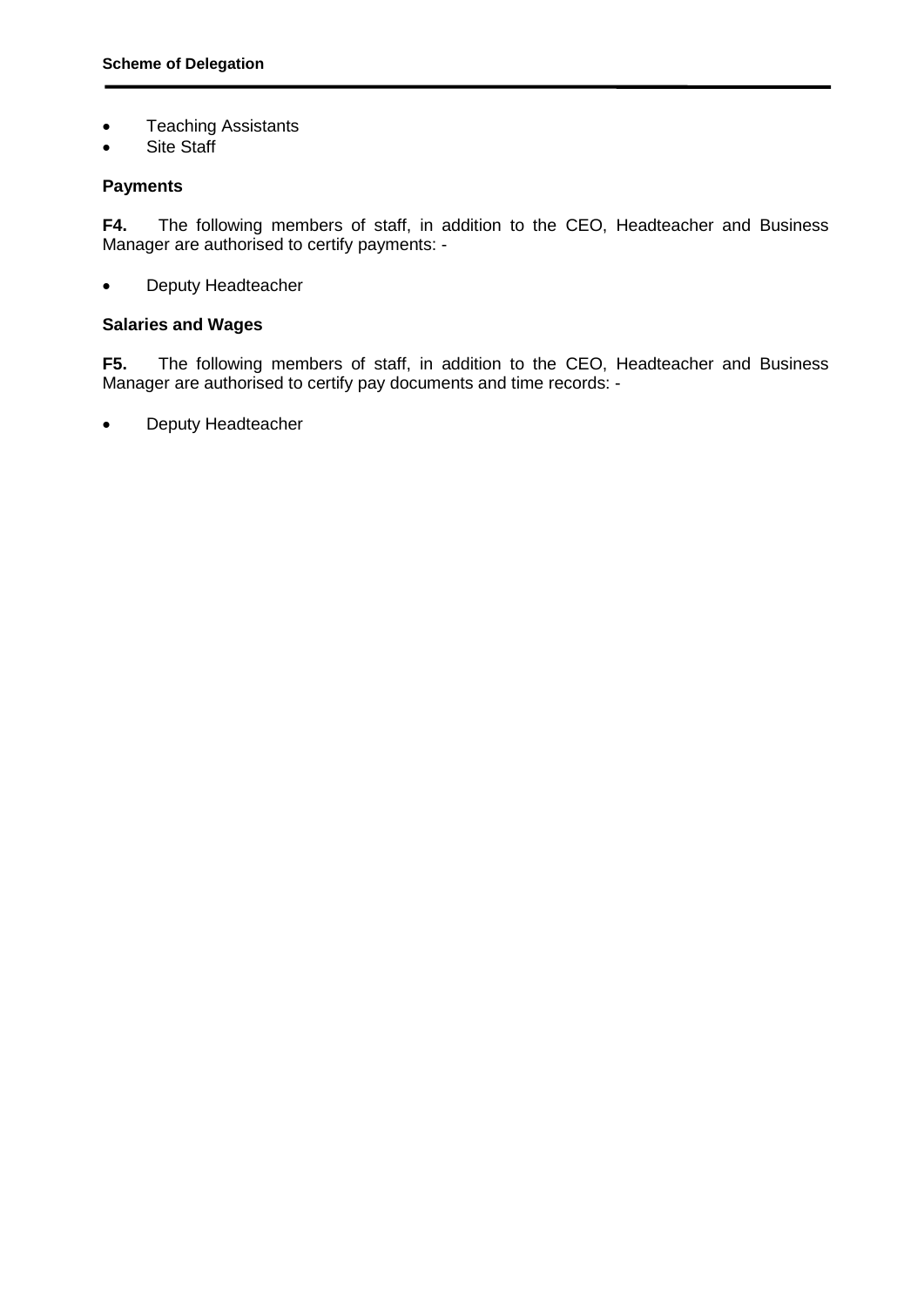# **Authorisation Levels (per Academy)**

| <b>Delegated Duty</b>                        | <b>Value</b>                     | <b>Delegated Authority</b>                                                                                                                               |
|----------------------------------------------|----------------------------------|----------------------------------------------------------------------------------------------------------------------------------------------------------|
| <b>Purchase Credit Card</b>                  | £300 limit                       | Single cash withdrawal                                                                                                                                   |
|                                              | Monthly limit:<br>£2000          | <b>CEO</b>                                                                                                                                               |
|                                              | £1500                            | Headteacher                                                                                                                                              |
|                                              | £1000                            | <b>Business Manager</b>                                                                                                                                  |
|                                              | £500                             | Caretaker                                                                                                                                                |
|                                              |                                  |                                                                                                                                                          |
| <b>Cheque Payments</b>                       | All amounts                      | Two signatories                                                                                                                                          |
| Bank account transfers                       | Up to £5,000                     | <b>Business Manager</b>                                                                                                                                  |
|                                              | Over £5,000 to £50,000           | <b>Headteacher or Business</b><br>Manager plus 1 delegated<br>signatory.                                                                                 |
| <b>BACS Payroll payment</b><br>authorisation | Up to £150,000                   | <b>Head Teacher or Business</b><br>Manager and 1 other<br>delegated signatory                                                                            |
|                                              | Over £150,000 and up to<br>£300k | As above plus Chair of F &<br>GP or Director.                                                                                                            |
|                                              | Over £300k                       | If movement to new bank<br>account, full F & GP<br>committee approval                                                                                    |
|                                              |                                  |                                                                                                                                                          |
| Order / Invoice Approval                     |                                  |                                                                                                                                                          |
| Non Order Invoices                           | Limitless                        | <b>Head Teacher/CEO</b>                                                                                                                                  |
|                                              | £10,000                          | <b>Business Manager</b>                                                                                                                                  |
|                                              | £2,000                           | <b>Office Manager</b>                                                                                                                                    |
| Orders, Self Authorisation                   | Limitless                        | Head Teacher/CEO                                                                                                                                         |
|                                              | £10,000                          | <b>Business Manager</b>                                                                                                                                  |
|                                              | £2,000                           | <b>Office Manager</b><br>*Exceptional circumstances<br>may result in agreeing work<br>undertaken immediately<br>without a purchase order or<br>quotation |
| Approval                                     | Limitless                        | <b>Head Teacher</b>                                                                                                                                      |
|                                              | £10,000                          | <b>Business Manager</b>                                                                                                                                  |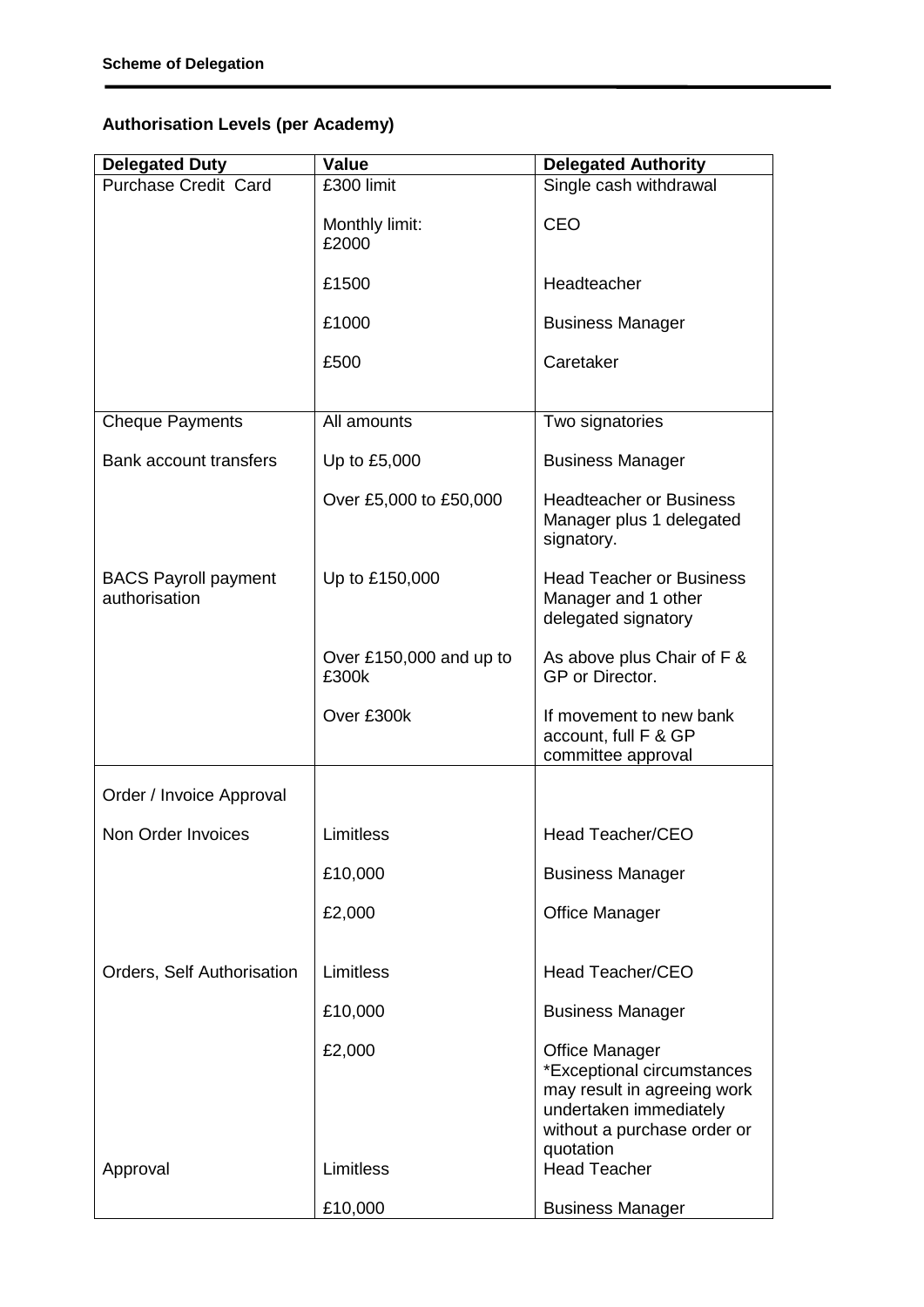|                                                      | £0                                           | <b>Admin Officer</b>                                                                                                                                                                                                                                             |
|------------------------------------------------------|----------------------------------------------|------------------------------------------------------------------------------------------------------------------------------------------------------------------------------------------------------------------------------------------------------------------|
|                                                      | Over £40,000                                 | In line with quotations and<br>tendering procedures below<br>& involving F & GP &<br>reported to Full Governing<br>Body as appropriate                                                                                                                           |
| <b>Quotations &amp; Tendering</b>                    | Low value - under<br>£10,000                 | Quotations to be sought<br>*Exceptional circumstances<br>may result in agreeing work<br>undertaken immediately<br>without a purchase order or<br>quotation                                                                                                       |
|                                                      | Medium value - Over<br>£10,000 up to £40,000 | Three comparative<br>quotations to be sought and<br>formal tendering procedure<br>to be applied                                                                                                                                                                  |
|                                                      | £40,000 to OJEU limit                        | Formal tendering process<br>requiring F & GP approval                                                                                                                                                                                                            |
|                                                      | Over OJEU limit*                             | OJEU advertising required, F<br>& GP approval & reported<br>Governing Body approval -<br>Seek advice from Local<br>authority.<br>*Exceptional circumstances<br>may result in agreeing work<br>undertaken immediately<br>without a purchase order or<br>quotation |
| Authority to accept other<br>than lowest quotation   | Any                                          | <b>Head Teacher</b>                                                                                                                                                                                                                                              |
| Disposal of Assets                                   | Up to £1,000                                 | <b>Head Teacher/Business</b><br>Manager                                                                                                                                                                                                                          |
|                                                      | Up to £5,000                                 | F & GP Committee                                                                                                                                                                                                                                                 |
|                                                      | Over £5,000                                  | Governing Body                                                                                                                                                                                                                                                   |
| Write-off of Bad Debts                               | £1.00 - £49.00                               | Headteacher                                                                                                                                                                                                                                                      |
|                                                      | £50.00 over                                  | F & GP Committee reported<br>to<br>Governing Body                                                                                                                                                                                                                |
| <b>Signatories for Grant</b><br>Claims / DFE returns | Any                                          | Head Teacher and/or Chair<br>of Governors                                                                                                                                                                                                                        |
|                                                      |                                              |                                                                                                                                                                                                                                                                  |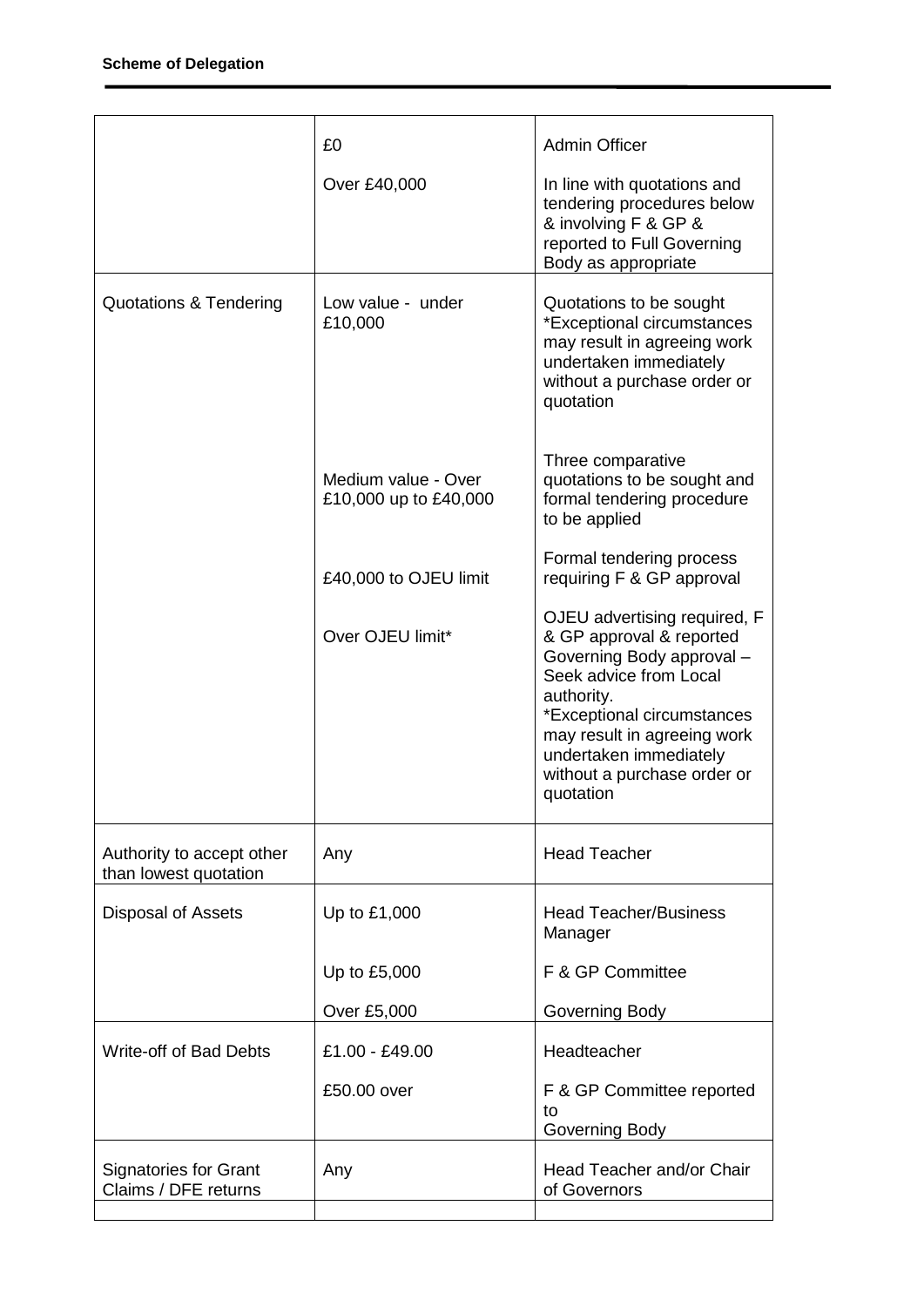| Income Invoice Approval | Up to £5,000   | <b>Business Manager</b>               |
|-------------------------|----------------|---------------------------------------|
|                         | Up to £10,000  | Above plus Head Teacher               |
|                         | Up to £100,000 | Above plus Chair of<br>Governing Body |
|                         | Over £100,000  | <b>Full Governing Body</b>            |

\*NB All public procurement contracts worth more than the EC limit, which is roughly £181,302 for goods and services or for more than £4.5 million of works must be published in the daily supplement to the Official Journal of the European Union (OJEU). The light touch regime threshold is £615,278.00.

This information can be made available in a range of formats and languages, including Braille and large print. If this would be useful to you or someone you know, please contact your Directorate HR Unit.

*A signed copy of this document is available from the school office.*

## **Version Control**

| <b>Version</b> | <b>Date</b>     | <b>Changes</b>                                                                                                                                                                                                                                             | <b>Reasons for</b>                                                                                                  |
|----------------|-----------------|------------------------------------------------------------------------------------------------------------------------------------------------------------------------------------------------------------------------------------------------------------|---------------------------------------------------------------------------------------------------------------------|
|                | <b>Reviewed</b> |                                                                                                                                                                                                                                                            | <b>Alterations &amp; signature</b>                                                                                  |
| $\mathbf{1}$   | 15.12.15        | <b>None</b>                                                                                                                                                                                                                                                |                                                                                                                     |
| $\overline{2}$ | 07.10.2015      | A7. Removal of 3 months approval<br>timeline. Not achievable due to staffing<br>changes, submission of SLA's<br>The Finance Officer is now known as the<br><b>Business Manager</b><br>Authorisation Levels - adjusted due to<br>staffing structure change. | Timing<br><b>Staff Change</b>                                                                                       |
| $\overline{2}$ | 07.12.2016      | Reviewed                                                                                                                                                                                                                                                   |                                                                                                                     |
| 3              | 29.06.2018      | Change of staffing structure – removed<br>'Business Manager' added 'Bursar'.<br><b>Addition of new Purchase Credit Cards</b>                                                                                                                               | Staff change<br>Removal of 'debit card'<br>system for staff.<br><b>Introduced Purchase</b><br>credit card facility. |
| 4              | 10.10.2020      | Amended 'Bursar' to Business Manager                                                                                                                                                                                                                       | Staff changes                                                                                                       |
| $\overline{5}$ | 12.11.2020      | Amended E1 E2 E4 and E5 from bursar to<br>Senior office positions<br>Removed delegated duty - purchased<br>credit card for Breakfast club supervisor<br>Added signature to version control                                                                 | Staff changes<br>No longer appropriate.<br>M Booth                                                                  |
| 6              | 10.03.2021      | Added policy review to take place annually<br>Amended approval levels to fit alongside                                                                                                                                                                     | Policy reviewed<br>following internal audit<br>Governors approval                                                   |